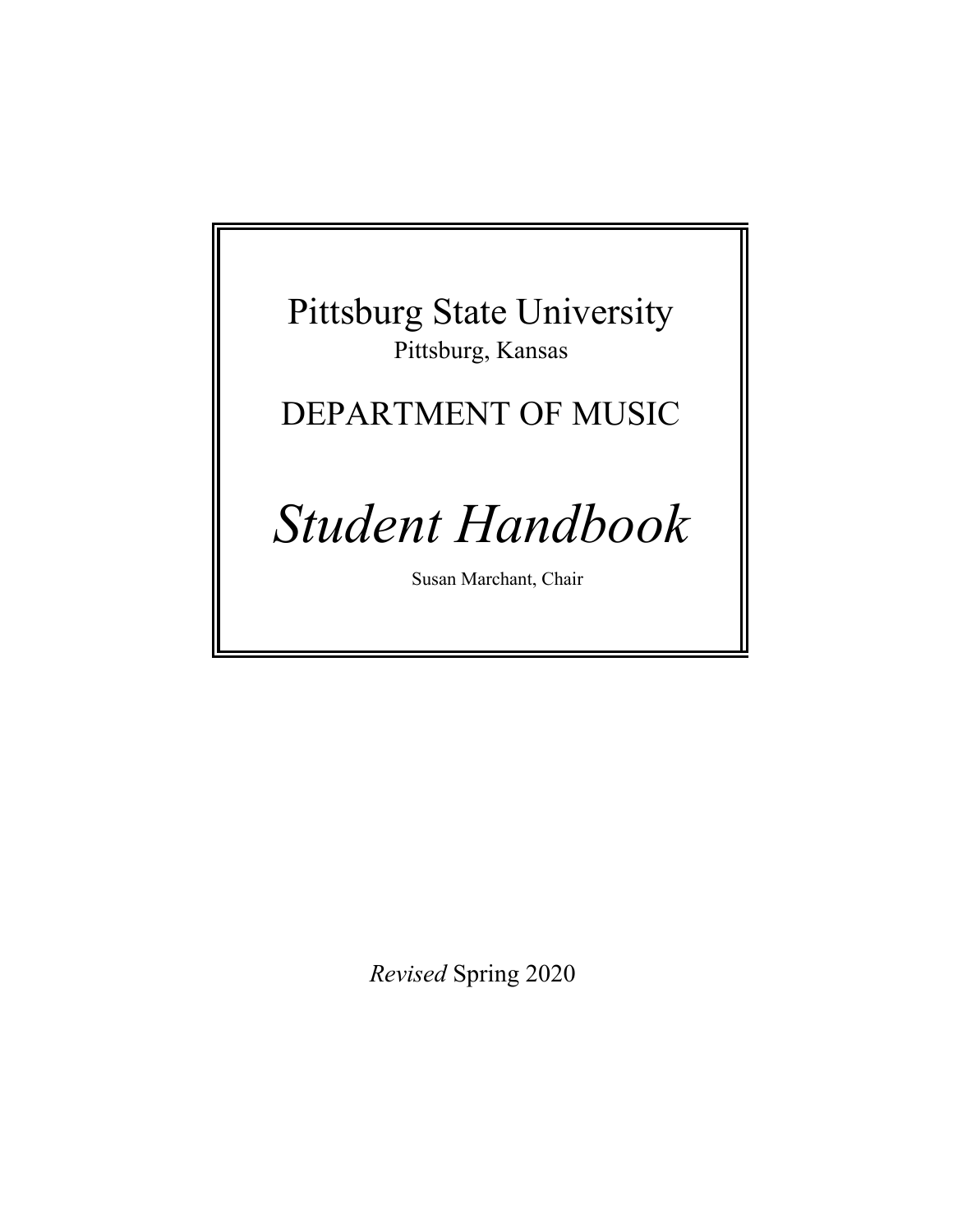## **Table of Contents**

| $\overline{4}$ |     |  |  |  |
|----------------|-----|--|--|--|
|                | 6   |  |  |  |
|                | 7   |  |  |  |
|                | 7   |  |  |  |
|                | 7   |  |  |  |
|                | 7   |  |  |  |
|                | 7   |  |  |  |
|                | 7   |  |  |  |
|                | 8   |  |  |  |
|                | 8   |  |  |  |
|                | 8   |  |  |  |
|                | 8   |  |  |  |
|                | 8   |  |  |  |
|                | 9   |  |  |  |
|                | 9   |  |  |  |
|                | 9   |  |  |  |
|                | 9   |  |  |  |
|                | 9   |  |  |  |
|                | 9   |  |  |  |
| …… 10          |     |  |  |  |
|                | 10  |  |  |  |
|                | 10  |  |  |  |
|                |     |  |  |  |
|                | -11 |  |  |  |
|                |     |  |  |  |
|                |     |  |  |  |
|                |     |  |  |  |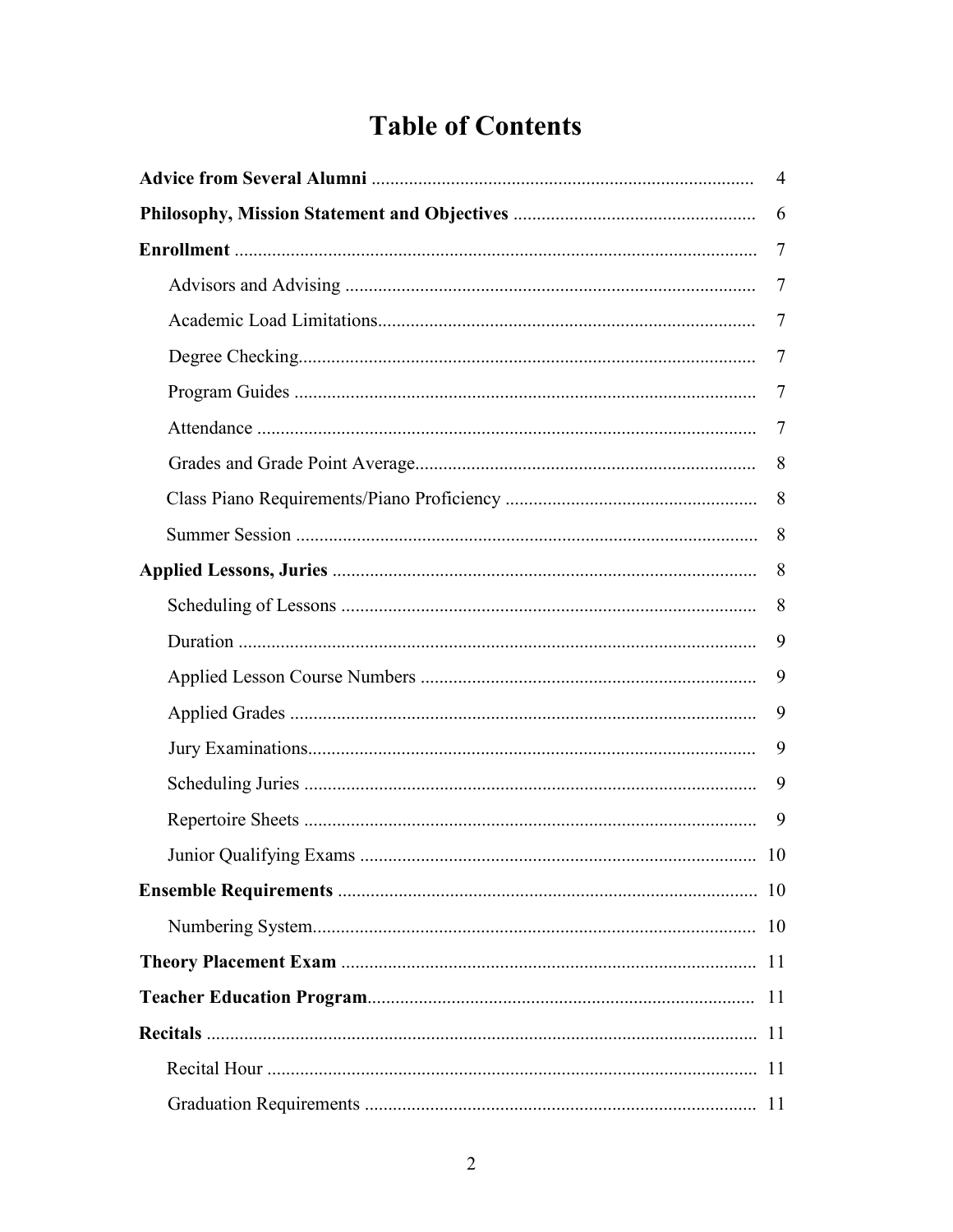| <b>Pittsburg State University Policies</b> |    |
|--------------------------------------------|----|
|                                            |    |
|                                            | 15 |
|                                            |    |
|                                            |    |
|                                            |    |
|                                            |    |
|                                            |    |
|                                            |    |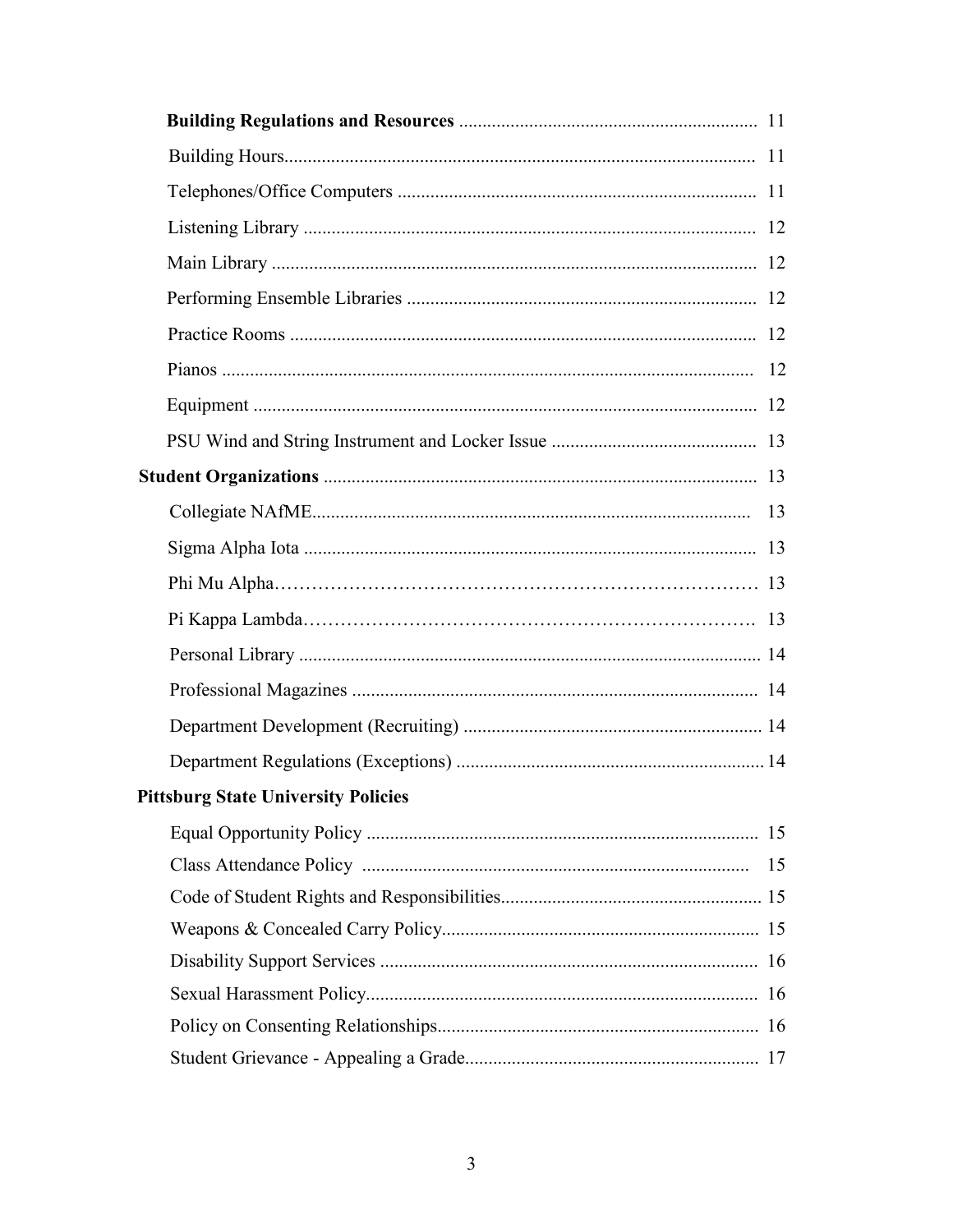#### *Advice From Several Alumni*

From my time at Pittsburg State University and McCray Hall I learned that time management is an absolute **MUST**. You will never fit everything in one day and you will experience burnout if you try to do everything at once. Take time for yourself, as you are like an athlete and you can overdo it. You should always be eager to learn more each and every day from your professors as well as have an urge to research new things about your pieces, composers, etc. Broaden your genre horizons! It's nice to play your favorite pieces and genres but expanding and learning new repertoire outside of your comfort zone is such an amazing way to grow as a musician. Juries are not the end of world, junior barrier exams are not as scary as they sound, and you will pass piano proficiency!

*- Devon Turner* BM '20 Piano and Harpsichord Performance

#### \*\*\*\*

To my future Music Education colleagues,

From time to time I am asked, "What is one thing you wish you would have known before you graduated college about being a music teacher?" Overachiever that I am, here are my top 5:

1. That I would love my students more than I love music itself (I didn't know that was mathematically possible until I became a teacher), how beautiful and profound those musical moments with my students are because of that, and how fierce of an advocate for students and music I would become because of that.

2. Music is a part of a well-rounded education, and that I need to support my students in their non-musical needs and interests so they can grow up whole. Sometimes that means I lose time with students or even the students themselves, and that is really hard.

3. My program survives by the grace of my colleagues because we teach the same kids. Building peer relationships and respecting my colleagues' disciplines and their time with my students is very important.

4. College doesn't teach you everything about how to do the career—its function is to give you the tools to survive your first year by covering the basics, introducing you to a body of people with a wealth of expertise who are in your corner even after you graduate, and by showing you how to ask good questions and make connections. On day one of your first job, it is your responsibility to seek insight and development to flesh out the information that college simply doesn't have the time or foresight to answer in the ever-changing landscape of education.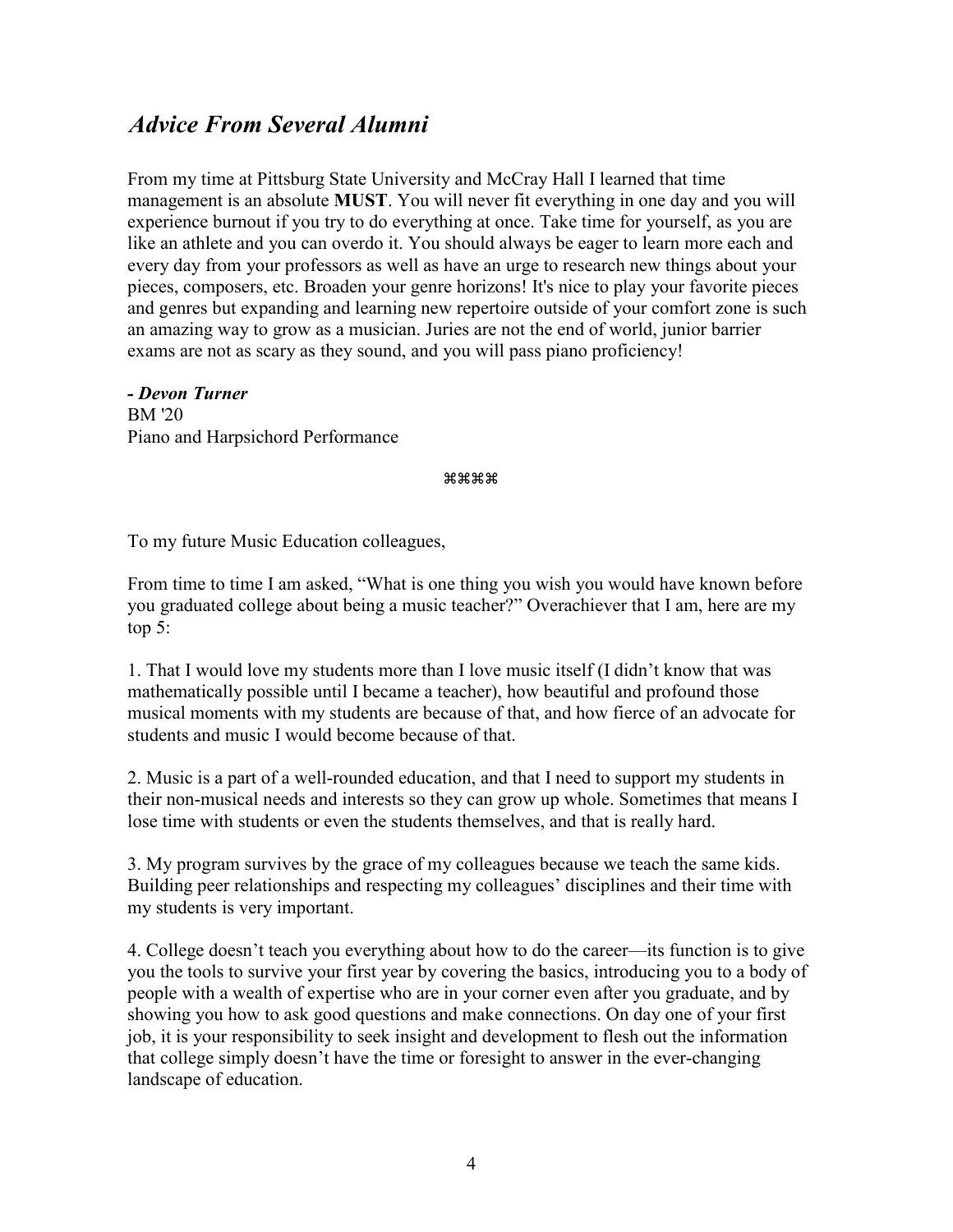5. If you have to do this thing with no support and not enough tools, you will find a way and you will do it well—because you are a human, because you are a musician, and because of #1.

So what do these things mean for us as music education majors? It means that learning to build great relationships is paramount. Make lasting connections with new friends, teachers, and mentors—and not just within the walls of McCray Hall. Get involved on campus and in the community because it takes lots of kinds of people working together to help you and your future students be successful. And the flip-side of that idea is, be very good at something. Whatever your area of expertise—percussion, voice, technology, orchestration, conducting, writing, community connections—become exceptional at it, because one day very soon, people are going to need your advice in that area, just as you need their help from time to time.

#### *- Andrea Dinkel*

*Andrea Dinkel is the band, guitar, and world percussion teacher for Galena USD 499, where her students have achieved many musical "firsts" in their school's history. Her Pittsburg State highlights include a performance of "Concerto in D minor for Flute and Orchestra," by Aram Khachaturian, as winner of the 2007-2008 Concerto Aria Competition, and later becoming the Associate Director of the MidAmerica All-Star Marching Band. She served as the SEKMEA District President from 2019-2021, and can often be found speaking with college students and young educators through the KMEA Mentoring Network and NAfME Collegiate events. Additionally, she enjoys being a local artist/craftsperson and a reed and accordion player for local musical theater.* 

### *Still More Words of Advice to Incoming Students:*

- The music degree is set up to be completed in four years. This means staying on track with all of your classes.
- Music is a seven-day-a-week undertaking. Often times you will have classes from 8:00 a.m. to 5:00 p.m., either in music or general education. Plan accordingly.
- Immediately begin taking Pitt Pathway classes.
- It is very, very difficult to hold down a job and be a successful musician. You must be willing to devote several hours a day practicing your major instrument. Successful musicians practice a lot; it takes a lot of time out of your daily schedule. But if you are serious, you will make the time.

#### *First-year students:*

*Upperclassmen can be some of the most important sources for you in learning about what works and what does not. Ask them for advice about finding practice time, setting priorities, and effective study skills. Learn from them about the ins and outs of the department. If you have a mentor, ask him/her for help.*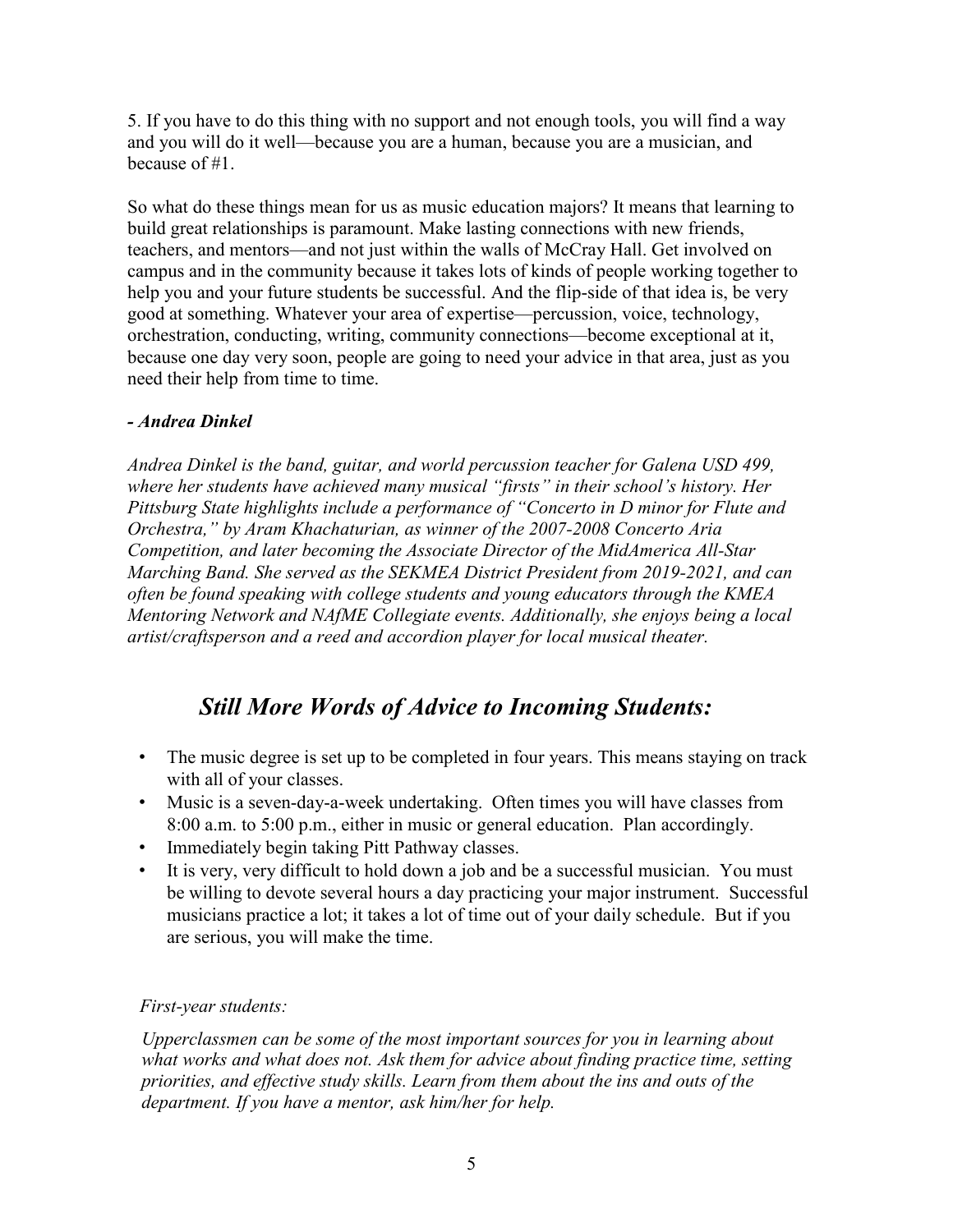#### **PHILOSOPHY AND OBJECTIVES**

The goals of the Department of Music are aimed toward fulfilling the educational and cultural needs of four interdependent groups of people: music students, the university community, area public schools, and residents of our four-state area.

One of the department's primary functions is to prepare students for elementary and secondary music teaching and to serve students pursuing objectives leading to college teaching and professional performance. We endeavor to provide optimum opportunities for the achievement of excellence in both the applied and academic music subjects in all degree programs.

The cultural life of Pittsburg State University and the area which it serves is enriched by the many musical performances presented by Department of Music: faculty recitals, student recitals, chamber music concerts, concerts by our large ensembles, opera productions and the Solo and Chamber Music Series. As a student, you are an important part of sustaining these cultural offerings.

The goals of the department and its surrounding public schools are clearly interrelated in seeking to strengthen the musical education of our students. Some of the educational services provided by the department include clinics, master classes, workshops, instrument demonstrations, concerts, guest conducting, teacher consultation, pre-college applied lessons, music festivals for students from elementary schools through high school, PSU Jazz Festival, Four State Band Festival, adjudication, and program evaluation. Cooperative services provided by public school teachers involve supervising student teachers, providing opportunities for class observation, participating in student NAfME seminars, and working with student tutors.

The department attempts to maintain a balance among its many diverse functions while striving for excellence in each area.

#### **MISSION STATEMENT**

*The mission of the Department of Music is to:*

- instruct and inspire those whose professional goals include the creation, performance, critical assessment, and teaching of music;
- to offer courses to the general student body that will enhance their understanding as well as appreciation of all music;
- provide leadership within the University and the four-state region in all matters pertaining to the musical art and to music;
- make available to the university community and area residents opportunities to participate in musical activities. These include individual and group study and performance for pre-college and college students, as well as continuing music learning and performance experiences for the music faculty and those in the surrounding region;
- maintain and enhance our outreach and program of service and assistance to area public schools and other educational/professional organizations by acting as adjudicators, clinicians, guest conductors, and consultants; and
- contribute to the enhancement of the cultural life of the university and the region through the performance and sponsorship of frequent and varied concerts and recitals.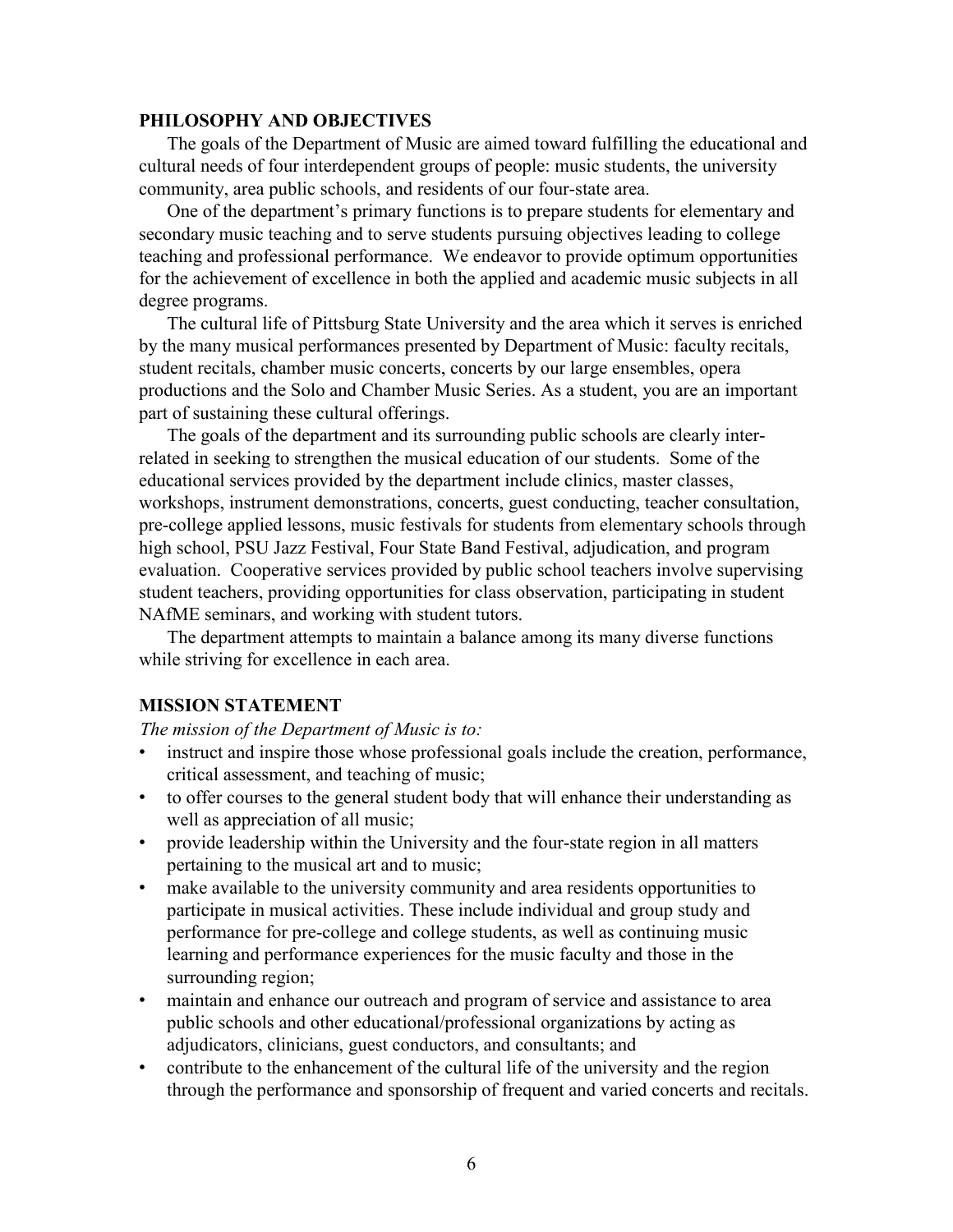#### **ENROLLMENT**

#### Advisors and Advising

Although your faculty advisor will assist you in developing your program, the *final responsibility for meeting all degree requirements is yours*. Your advisor can help you succeed only when you take an active role in shaping your own future. You should consult your advisor whenever adding or dropping courses, when you may be having academic difficulty, or when you have a question about your academic standing or your curriculum. Advisors will be assigned at pre-registration; if you don't know who your advisor is, see the Department Chairperson.

Your advisor will provide you with information necessary for you to graduate in a timely fashion. This information will include general education requirements, an ideal sequence for courses, a spreadsheet for completion of courses, and many other pertinent details.

#### Academic Load Limitations

All undergraduate students are expected to consult with their advisors not only during enrollments, but during any changes requiring a Drop or Add. The recommended academic load for undergraduates is fifteen to eighteen hours during the fall and spring semesters and six hours for the summer session. Total recommended academic load includes both on- and off-campus enrollment. *Academic loads in excess of these recommended loads should be taken only after careful consultation with your advisor.*

#### Degree Checking

Upon completing 85 hours of credit (including current enrollment) you should apply for a Degree Check in Room 102 Russ Hall. This check is for the purpose of insuring progress toward your degree. Your advisor will receive a degree audit of your progress every semester during Early Enrollment. If you have 16 or fewer hours remaining in your degree program, you may apply for Senior/Graduate Status. In order to receive the graduate hours, you must complete the undergraduate enrollment during that semester. For further information check with your advisor.

#### Program Guides and Course Sequences

Available in the Music Office and online for each degree offered, these will enable you to keep track of courses you have taken. They are not official confirmation of completing degree requirements; such a document (a Degree Audit) comes from the Degree Checking Office in Russ Hall. The guides will help you and your advisor track your progress, however.

#### Attendance

It is recognized that regular class attendance is vital for success in college. If you are absent from class, it is your responsibility to learn what was covered in the class(es) you missed. Absence from class will not be accepted as an excuse for not knowing the material. It is the instructor's responsibility to set and to communicate to you the attendance requirements of each course. If these are unclear, please ask your instructor for clarification.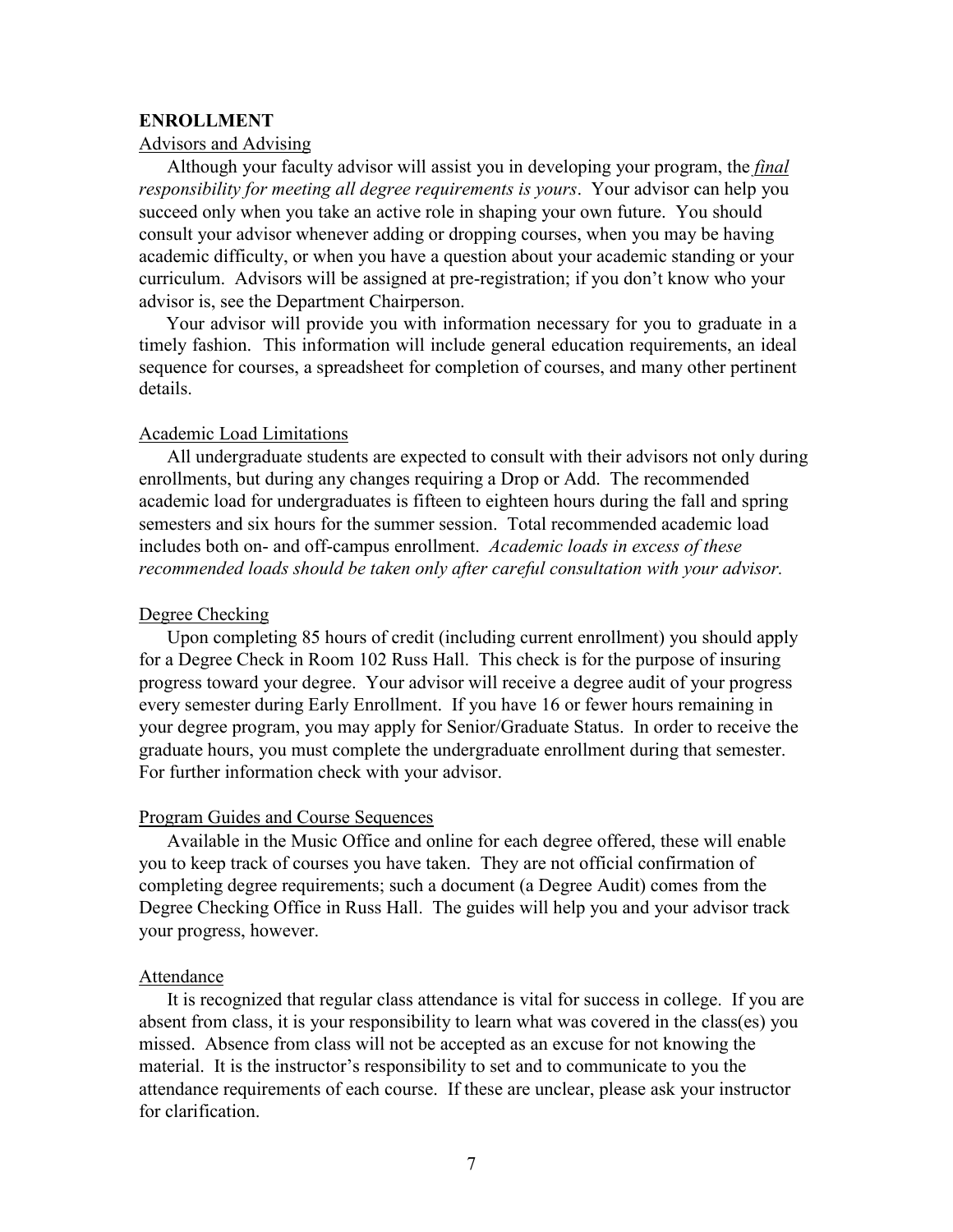In instances requiring absence for three or more consecutive class periods, you may contact the Office of Student Life https://**student**[life.pittstate.edu/](https://studentlife.pittstate.edu/) or phone 620-235- 4231 to report absences that last a few days. This office will receive the message and communicate any unusual circumstances to the instructor. However, this in no way relieves you of the responsibility of later clearing the absence with your instructor.

Office of Student Life does not excuse students from attending class, nor will the office report absences of less than three days unless they are for a university-sponsored activity and are requested by a faculty member.

#### **Grades and Grade Point Average** (see also Scholarship, Ensemble, Applied Lessons, Professional Semester)

A grade of "C" or better in Music Theory and Class Piano is required before you may take the next level. Please see "Requirements for all Baccalaureate Degrees" and "Pitt Pathway Requirements for all Baccalaureate Degrees" (P.S.U. Catalog) for more specific information on university policies. Music Education Majors: see also "Admission to Teacher Education" and "Admission to Professional Semester" in the P.S.U. Catalog.

#### Class Piano Requirements/Piano Proficiency

All music majors, with the exception of keyboard majors, are required to enroll in Class Piano (Music 131/132 and Music 231/232) to prepare them to pass the Piano Proficiency Examination. This examination is usually taken at the end of the  $2<sup>nd</sup>$  year, but can be delayed until students feel they are sufficiently prepared, as long as they continue to enroll in Class Piano 231/232. Always consult with the class piano teacher.

Once students take and pass the exam, they are no longer required to enroll in piano. Students who achieve a "partial pass" on the exam are required to enroll in Music 225 Tp: Proficiency Re-Take to continue working on those elements they have not passed. They must continue to enroll in the class until they pass the rest of the exam. Students who are dropped from 225 for any reason or fail the course are not allowed to take the exam that semester.

Students who have **partial passes** will be left on the books for a maximum of 3 years from the time they initially were given the partial pass. Once that time expires, they will have to retake the entire exam.

Music education majors must pass the proficiency exam before they are allowed to student teach. Performance majors must pass the exam before they are allowed to give their Senior Recital.

#### **Summer Session**

Many students enroll in one or two summer classes to lighten their normal load and/or to allow additional non-required courses to be taken during the regular academic year. It is an ideal time to enroll in Pitt Pathway courses.

#### **APPLIED LESSONS, JURIES**

#### **Scheduling of Lessons**

Each studio teacher will publish their own policy for scheduling lessons. Please see your assigned studio teacher for this information.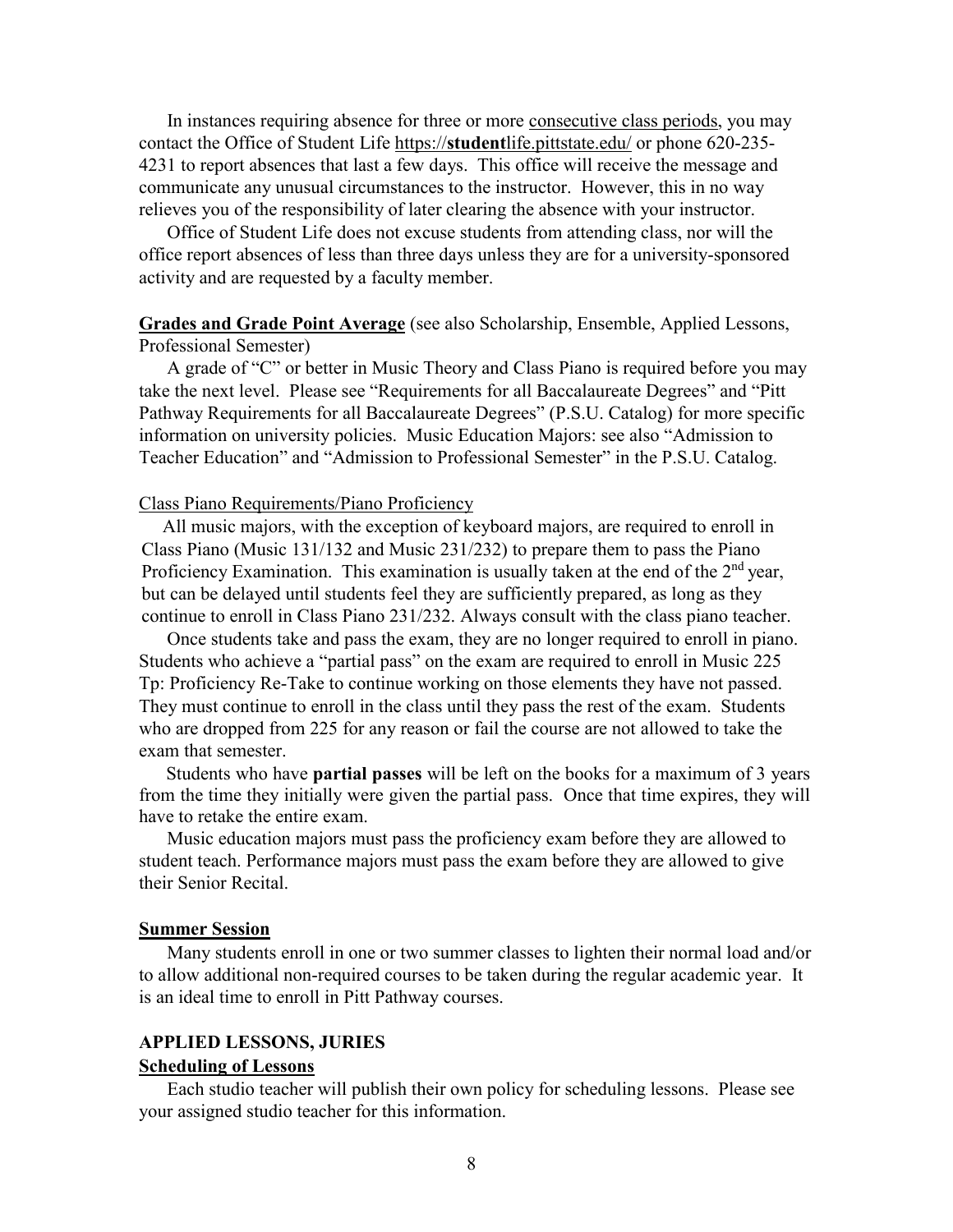#### **Duration**

The duration of lessons depends on the number of credit hours:

1 credit hour = 1 hour lesson weekly for education majors,  $\frac{1}{2}$  hour weekly for minors/non majors

2 credit hours = 1 hour lesson weekly

3 credit hours = 1 hour lesson weekly, for performance majors

Applied Lesson Course Numbers (for Ensemble Course numbers, see "Ensemble Requirements")

#### **Major Applied Area** Secondary Applied Area Music Ed or  $MM = 1$  or 2 credit hours 1 credit hour Performance  $=$  3 credit hours

(1/2 hour lesson per week)

250 = Freshman/Sophomore level

(1 hour lesson per week)

450 = Junior/Senior Level (must pass Junior Qualifying Exam before enrolling)

#### **Applied Grades**

Applied grades are left to the judgment of each applied faculty member, but generally include attendance, progress, non-required solo performances, jury grades, practice, and weekly lesson preparation. A student may be dropped by a teacher if he/she misses 3 lessons in a row. A minimum of 25% of the final grade will be based on the jury exam (final exam).

#### **Jury Examinations**

At the conclusion of each semester, a committee of music faculty members listens to the progress you have made during the semester. These committees are referred to as "Juries." The intent is to provide a structured opportunity for you to display the new skills learned during the semester. It also allows faculty members in your applied area the opportunity to review your progress. Your jury grade will constitute a minimum of 25% of your semester applied music grade.

#### **Scheduling Juries**

One week before finals a jury sign-up sheet will be posted on the main music bulletin board. You should then sign up for the jury time on the appropriate sheet. See Junior Examinations below.

#### **Repertoire Sheets**

It is your responsibility to secure a "Repertoire Sheet" from the web site and complete, in as much detail as possible, the information requested on the form. The Repertoire Sheet must be presented to all attending faculty at your jury exam. It will become a part of your permanent record file. Repertoire Sheets are available online in the student documents section.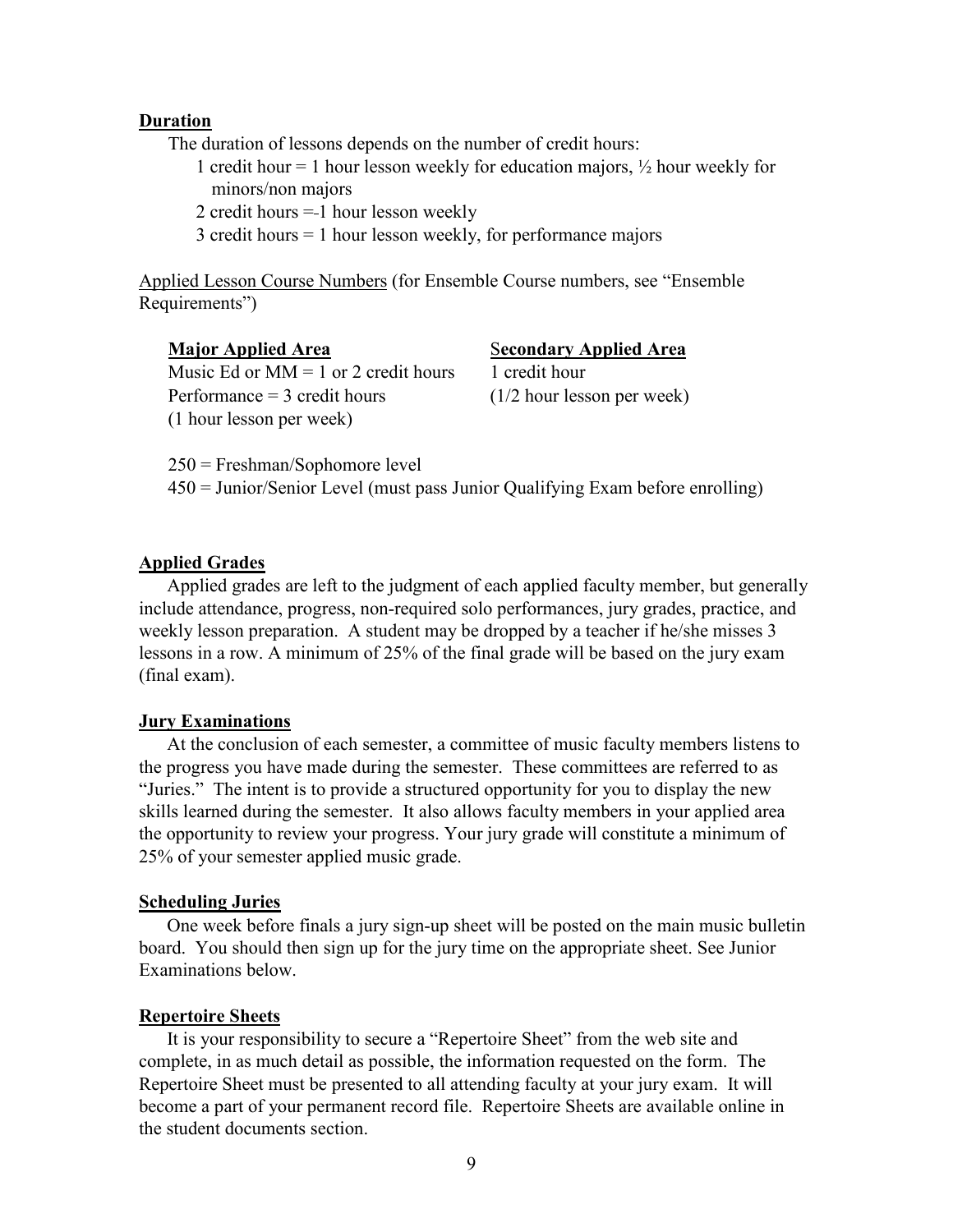#### **Junior Examinations**

In order to register for the 450 level in applied music, you must pass a Junior Examination. (This is sometimes also referred to as the sophomore qualification or the sophomore or junior barrier exam.) Unless directed otherwise, you should sign up for two consecutive jury times. Three faculty members must be present at the jury.

This process, which also requires the assembling of a portfolio with prescribed materials, usually occurs at the end of the sophomore year, or after the first semester of the junior year for transfer students. Please see the "Current Music Students" page of the music website for a packet of instructions, and consult with your applied teacher regarding the details of the process.

#### **ENSEMBLE REQUIREMENTS**

All full-time music majors must be enrolled in either Band, Choir or Orchestra every semester of enrollment, with two exceptions: the Professional Semester (student teaching) for music education majors, and the  $8<sup>th</sup>$  semester for piano performance majors. Each voice major must enroll in Choir, each string major in Orchestra, each wind, brass or percussion major in Band. Keyboard majors select their major ensemble according to their applied minor or music education emphasis.

Grade requirements are set by each of the ensemble directors and published in course syllabi. Ensemble course numbers are as follows.

|                         | Freshman/<br>Sophomore | Junior/<br><b>Senior</b> |
|-------------------------|------------------------|--------------------------|
| <b>Band</b>             | 156                    | 356                      |
| <b>Jazz Ensemble</b>    | 157                    | 357                      |
| Orchestra               | 176                    | 376                      |
| <b>Chamber Ensemble</b> | 178                    | 378                      |
| <b>University Choir</b> | 187                    | 387                      |
| <b>Chorale</b>          | 188                    | 388                      |
| <b>Opera Workshop</b>   | 279                    | 479                      |

Small ensemble experience is a vital part of students' musical experience. Opportunities to perform chamber music must be provided as a regular part of studio activities, through *ad hoc* small groups for student recitals or ensemble performances, or through enrollment in Jazz Combo, Jazz Ensemble, or Chamber Music (178/378).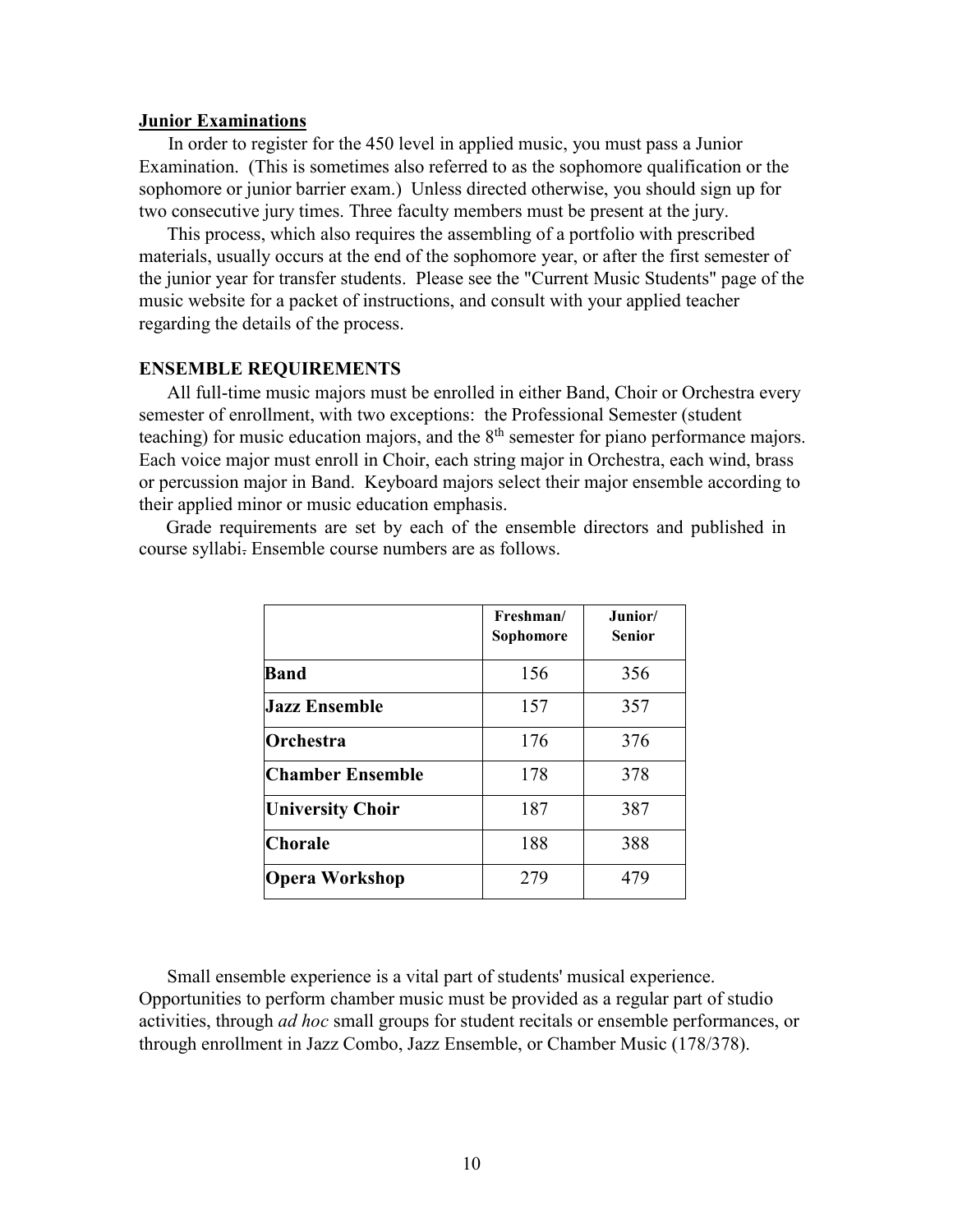#### **THEORY PLACEMENT EXAM**

Freshman students and transfer students will be given the opportunity to take the Advanced Theory Placement Exam. Based on the result of that exam, students will be placed either in Fundamentals, Theory I, or higher if warranted.

#### **ADMISSION TO TEACHER EDUCATION**

All students who wish to prepare to teach and meet Kansas licensure requirements are required to apply for admission to teacher education. This application is to be made during the sophomore year, or in the case of community college transfers, early in the first semester of the junior year. Generally, students complete the application process during the first week of class in EDUC 262 Explorations in Education. Please see the *Teacher Education Handbook* for complete information.

#### **RECITALS**

#### **Recital Hour**

Full-time undergraduate majors must enroll in Recital Hour for seven semesters. Students should carefully adhere to the attendance policy of the course. A syllabus for the recital hour class will be presented at the first class meeting. Recital hour course numbers are as follows.

Freshman/Sophomore - 191 Junior/Senior - 391

#### **Graduation Requirements**

Students seeking a degree with a music education emphasis must present a Senior Recital which is at least 30 minutes in duration (25 minutes of music). Those students seeking the performance emphasis must present a Junior Recital of at least 30 minutes in duration (25 minutes of music) and a Senior Recital of at least 60 minutes in duration (50 minutes of music). Those majoring in music with elective studies will either present a 30 minute recital (25 minutes of music) or a project.

#### **BUILDING REGULATIONS AND RESOURCES:**

#### **Building Hours**

Monday through Sunday: 7:00 a.m. - 11:00 p.m. Students may obtain a "Late Pass" from the music office if needed.

#### **Telephones/Office Computers**

The telephone and office computers in the Music Office are provided for faculty use. Students may use the computers in the music lab or in other campus computer labs to check email.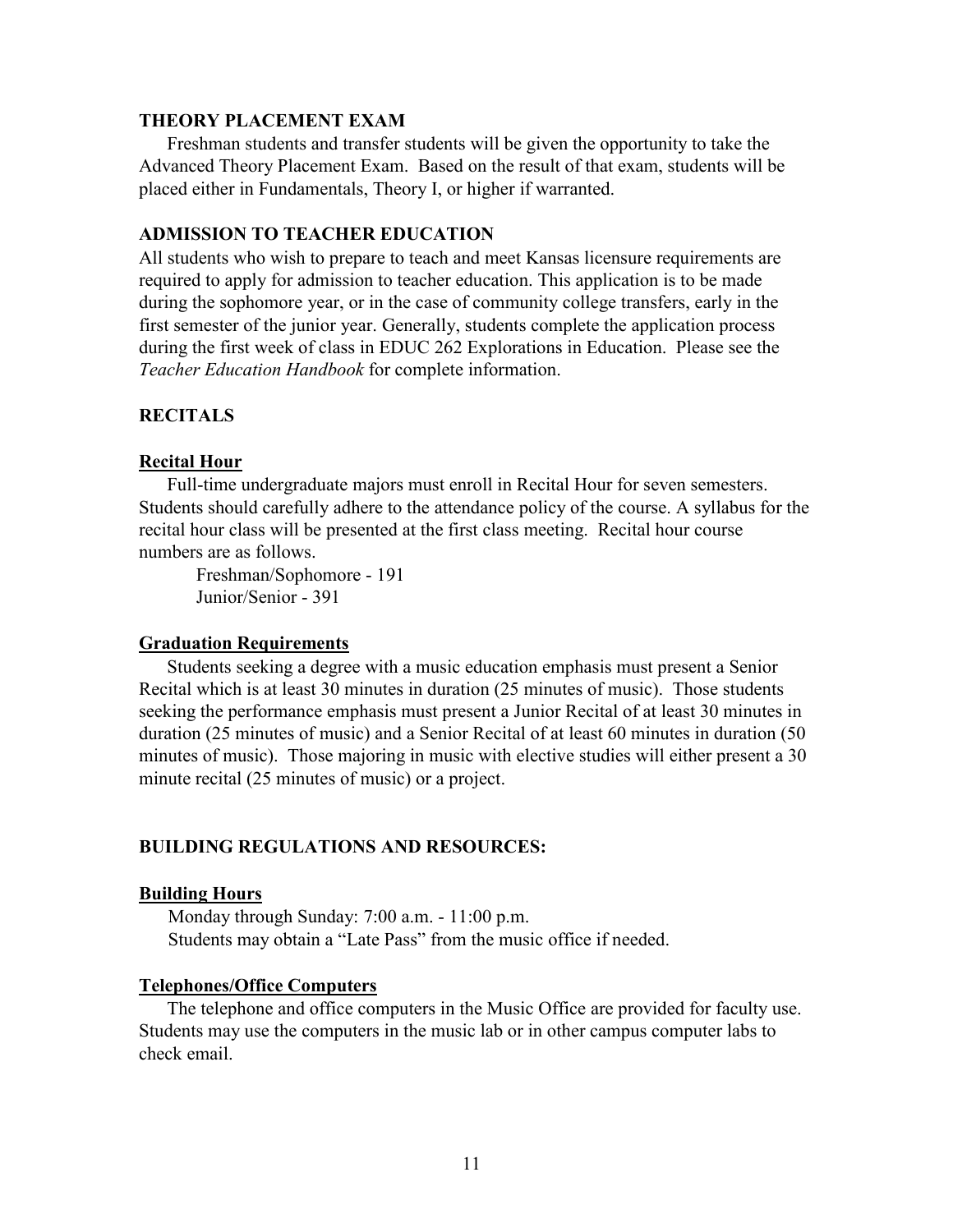#### **Listening Library**

The Music Department Listening Library, Room 205 McCray Hall, is open to all students. Hours of operation will be posted on the door. The student name on the door schedule is the name of the operator.

#### **Main Library**

The Leonard Axe Library houses books, miniature scores, and music not included in the performing ensemble libraries. The numbering system used is the Dewey Decimal Classification of Music and utilizes the following code:

- 780 Music (includes History)
- 781 General Principles and Considerations (includes theory and music education)
- 782 Dramatic Music and Production of Musical Drama
- 783 Sacred Music
- 784 Voice and Vocal Music
- 785 Instrumental Ensembles and Their Music
- 786 Keyboard Instruments and Their Music
- 787 String Instruments and Their Music
- 788 Wind Instruments and Their Music
- 789 Percussion, Mechanical, Electrical Instruments

#### **Performing Ensemble Libraries**

The Band, Choir, Jazz Ensemble and Orchestra have separate libraries that include the performing editions in their particular areas. For access to these libraries, please see the ensemble directors.

#### **Practice Rooms**

Practice rooms are open for all students to use. They are located on both the east and west wings of McCray Hall, 3rd floor. Grand pianos in the west wing are reserved for piano majors and require a special key for access.

There should be no eating, drinking, smoking or smokeless tobacco in the practice rooms. For security reasons, windows in the doors should not be covered*. Do not leave your instrument, books, or equipment unattended***.** 

#### **Please keep the windows closed.**

#### **Pianos**

Please report any damage or problems with pianos immediately to the Music Office, using the forms that are posted in the practice wings.

#### **Equipment**

It is your responsibility to take care of any instrument loaned to you by the Department. Failure to return instruments, keys, music, uniforms, etc. will result in a "hold" being placed on your transcript and grades. If an instrument is lost or stolen, it will be the sole responsibility of the student to replace the instrument.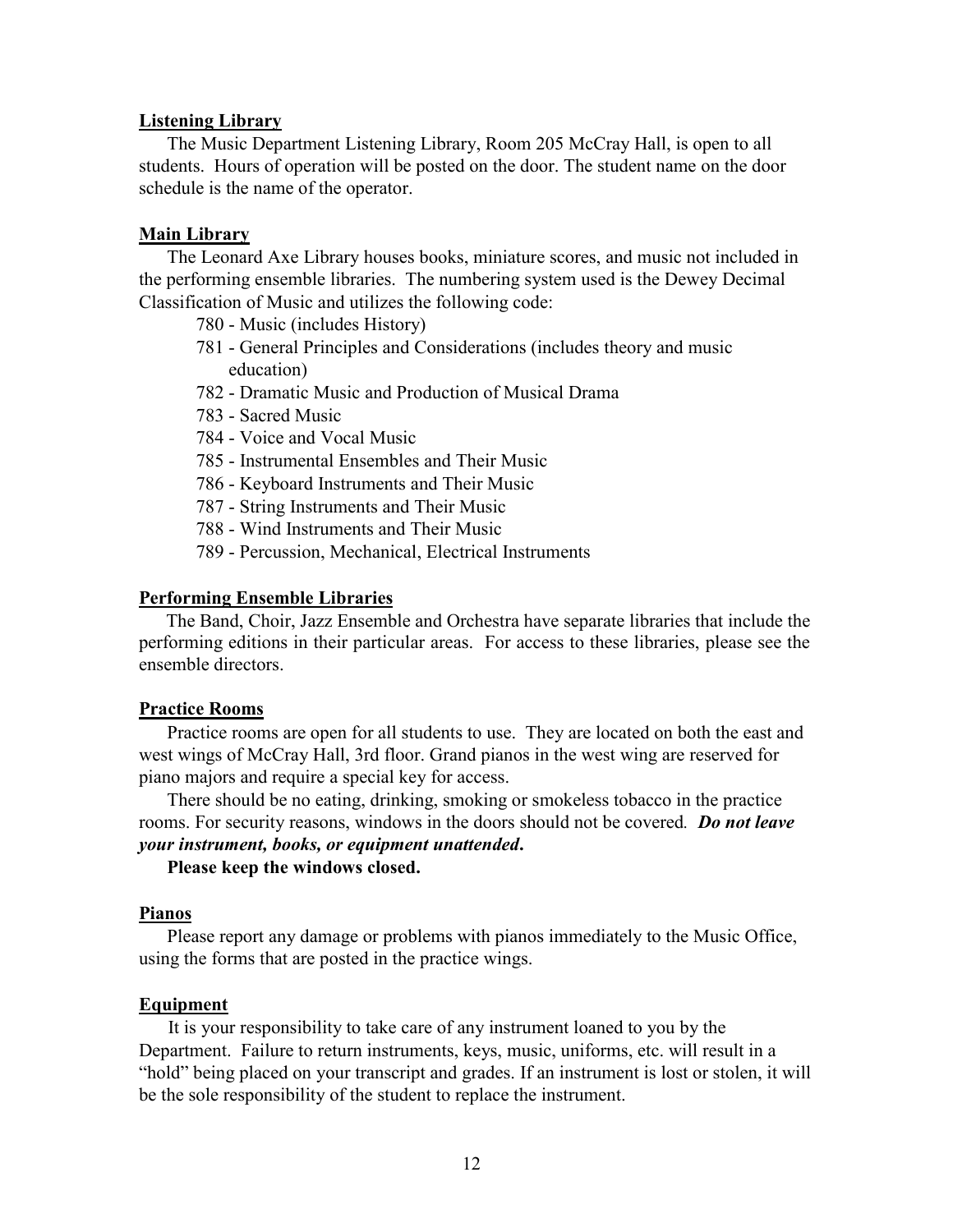#### **PSU Wind and String Instrument and Locker Issue**

Instruments owned by Pittsburg State University are available for use by students and faculty. These stipulations are necessary for the protection of valuable equipment and to ensure that instruments remain available for use when needed. In order to check out an instrument, please see Dr. Whitten (Wind) or Dr. Munguia (Strings).

#### **General Locker and Key Issue**

- A. Lockers that have not already been assigned will be available for issue, with priority given to members of instrumental performing ensembles.
- B. No more than one locker will be issued per student.
- C. The maximum single term of issue for a locker is two semesters. The locker key must be returned promptly at the end of the term of issue, if not before. Otherwise, the Registrar's Office will be requested not to release the student's transcript nor allow future enrollments until the key has been returned.
- D. Any materials which remain in the locker following its term of issue will be discarded.

#### **STUDENT ORGANIZATIONS**

#### Collegiate NAfME

This is the student branch of National Association for Music Education. Students who are preparing for a career in teaching are urged to join each year. Included in membership are subscriptions to the Music Educators Journal and the Kansas Music Review. Collegiate NAfME sponsors a number of programs and activities each year.

#### Sigma Alpha Iota

Sigma Alpha Iota is an international professional fraternity for women in the field of music, founded on June 12, 1903, at the University School of Music, Ann Arbor, Michigan. Today there are over 175 college chapters and in excess of 56,000 members across the U.S. Each year SAI participates in State Day and national conventions.

#### Phi Mu Alpha Sinfonia

The Beta Delta Chapter of Phi Mu Alpha Sinfonia was re-chartered on November 4, 2001 on the campus of Pittsburg State University. The chapter is involved in a number of ongoing projects each year, including singing the National Anthem at various athletic events, holding the annual American Music Recital, and providing numerous service projects as called upon within the department and community. The group is made up of men who are active in the department in a variety of ways, and who share the same love of music and music-making.

#### Pi Kappa Lambda

The Society of Pi Kappa Lambda is the only college honor society in music, and is so recognized by its membership in the Association of College Honor Societies. Since its establishment more than seventy years ago, Pi Kappa Lambda has consistently adhered to the principles of its founder in honoring scholarship, musicianship, and personal character.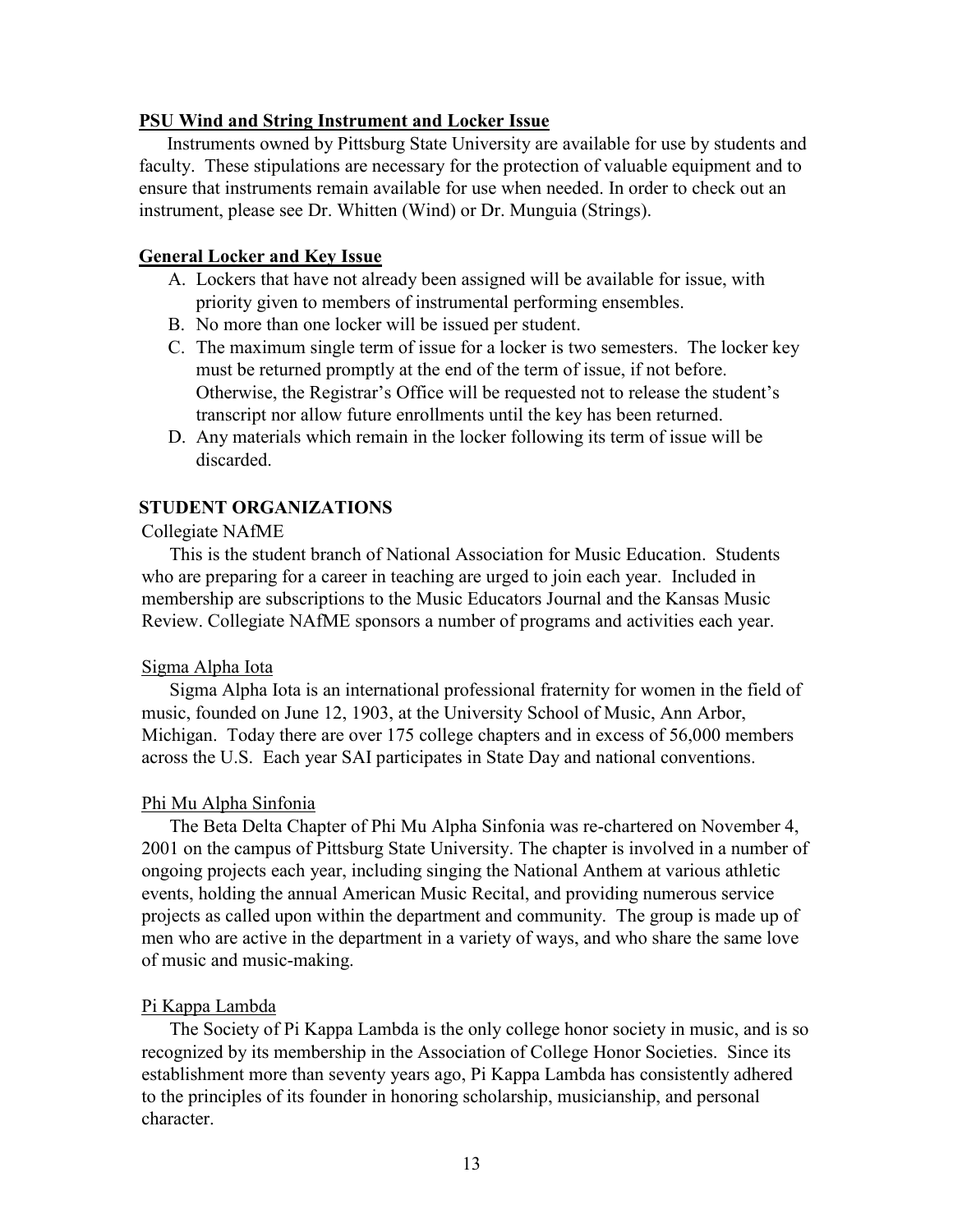The Society believes that, by recognizing and honoring persons who have enhanced their talents by serious, diligent, and intelligent study; others will be stimulated to do the same. Moreover, the Society feels that it serves the interest of the student capable of meeting its criteria by granting a charter to institutions that provide the atmosphere conducive to musical achievement and academic virtue.

Chapters of the Society annually extend invitations to membership in Pi Kappa Lambda to the highest ranking students from junior, senior, and graduate classes.

#### **PERSONAL LIBRARY**

During your career as a student you will begin developing a professional library of books, music, pamphlets, hand-outs, magazines and sound recordings. You are strongly encouraged to retain your music texts as part of this library. Such a library will be of great value in your professional career.

#### **Professional Magazines**

A number of magazines are available to music students at group rates. Here is a sampling:

*National Association for Music Education Journal The Instrumentalist Jazz Educators Network Journal The Choral Journal American String Teacher International Trombone Association International Tuba and Euphonium Association Tuba Universal Brotherhood Association International Trumpet Guild Horn Call Flute Talk Clavier Piano and Keyboard Musical Quarterly Journal of Singing The American Organist Journal of Singing American Music Teacher Piano and Keyboard*

#### **DEPARTMENT DEVELOPMENT (Recruiting)**

Good students are the life-blood of our department. If you know of potential students please share this information with the appropriate area head or the chair.

#### **DEPARTMENT REGULATIONS (Exceptions)**

Any set of regulations is established with your best interests in mind; however, we recognize the occasional need for an exception. If you wish to be exempted from a regulation, submit in writing a petition to the Department Chair. This petition should include all pertinent information.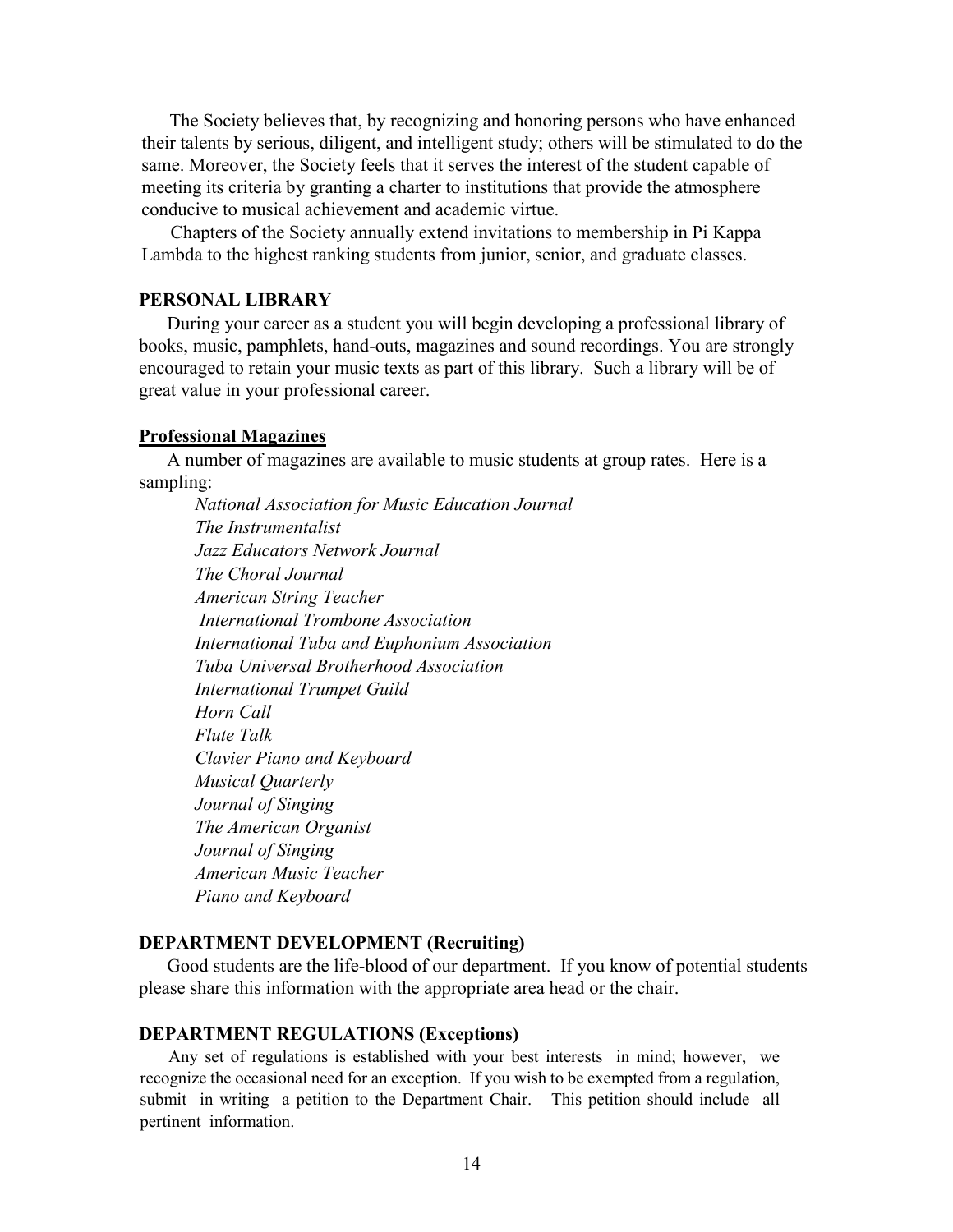#### **Pittsburg State University Policies**

#### **EQUAL OPPORTUNITY POLICY**

Pittsburg State University is committed to a policy of educational equity. Accordingly, the University admits students, grants financial aid and scholarships, conducts all educational programs, activities and employment practices without regard to race, color, religion, sex, national origin, sexual orientation, age, marital or parental status, ancestry, genetic information, gender identity, gender expression, military or veteran status, or disabilities.

<https://www.pittstate.edu/hr/policies/equal-opportunity-statement.html>

#### **Class Attendance Policy**

As stated in the University Catalog:

Students at Pittsburg State University are expected to attend class regularly and participate fully in class activities. It is the responsibility of the course instructor to set the attendance policy for his or her courses and communicate that policy to students in the course syllabus. The syllabus should address whether and how attendance affects the course grade, the issue of excused absences, and whether students will be dropped for nonattendance or excessive absence.

As noted above, students who have not attended or who have been excessively absent from a class may be dropped from the course by the instructor. In such instances, this policy must be clearly stated in the syllabus and uniformly enforced. Students may be dropped at any time in the semester based on course policy, but instructor drops after the beginning of the 12th week of a full semester class will result in a grade of "F" for the course.

Regardless of the faculty prerogative to drop a student for nonattendance or excessive absence, the ultimate responsibility for monitoring and maintaining up-to-date course enrollment rests with the student.

#### **Code of Student Rights and Responsibilities**

The Department of Music and the University place high value upon academic integrity. Persons violating the University's academic code of conduct will be subject to any of a number of sanctions. Please see the Pittsburg State University Catalog, "Code of Student Rights and Responsibilities" for an explanation of the University's policy on this matter.

<https://studentlife.pittstate.edu/code-of-student-rights-and-responsiblities.html>

Weapons & Concealed Carry Policy for Pittsburg State University [https://police.pittstate.edu/\\_files/documents/Concealed-Carry-Weapons-Policy.pdf](https://police.pittstate.edu/_files/documents/Concealed-Carry-Weapons-Policy.pdf)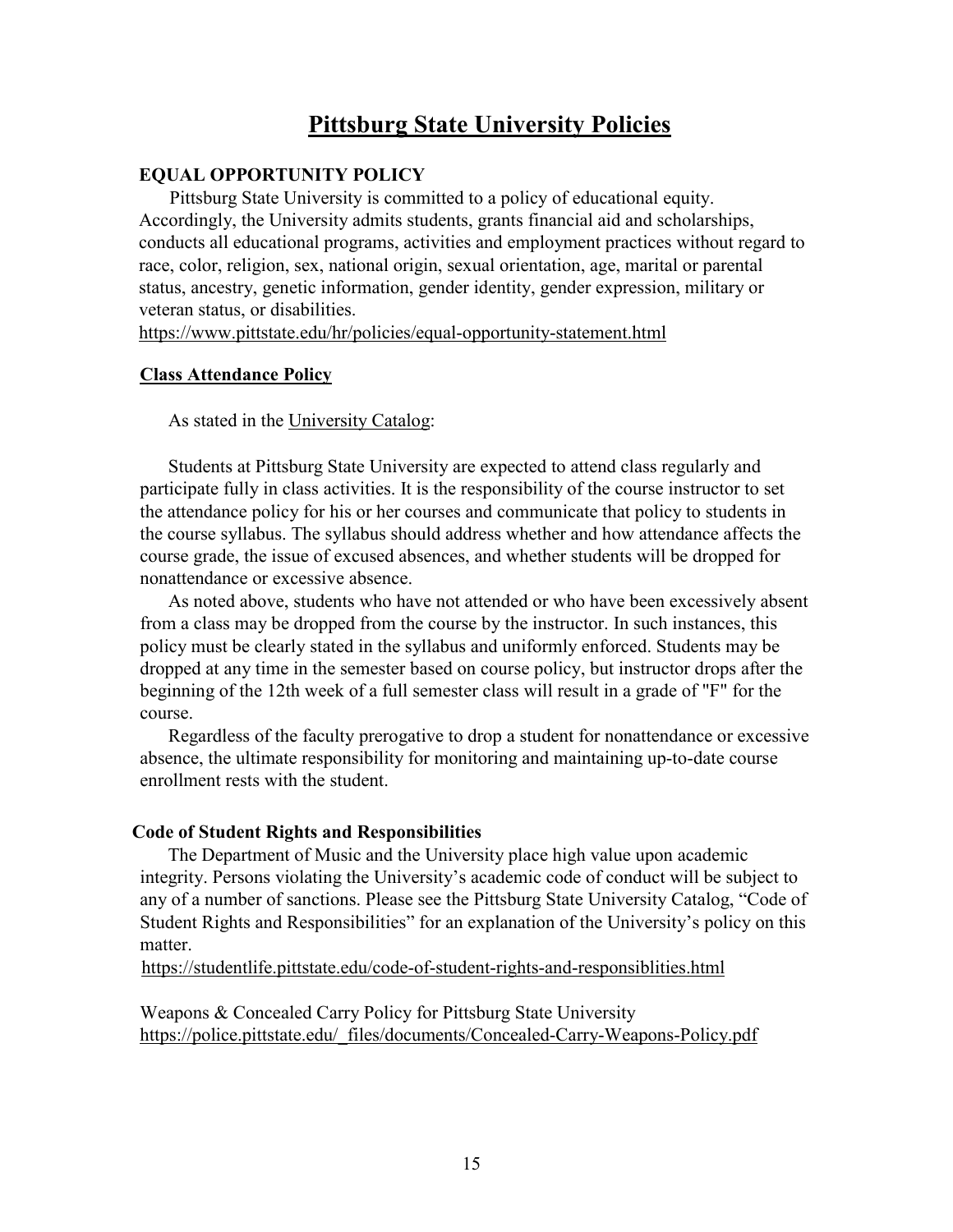#### **DISABILITY SUPPORT SERVICES**

The Office of Institutional Equity works to promote diversity and inclusion through fostering an open, accessible and inclusive learning and working environment. We strive to create and maintain a campus free of all barriers. Pittsburg State University is committed to ensuring that qualified individuals with disabilities are not denied the benefits of, excluded from participation in, or otherwise subjected to discrimination in employment, educational programs and all activities of the University.

The University acknowledges its responsibilities under Section 504 of the Rehabilitation Act and the Americans with Disabilities Act. Those obligations include providing reasonable accommodation to otherwise qualified persons who have a disability as defined by the ADA. It is the responsibility of persons with a disability to notify the University of that disability and the need for accommodation. Assistance and/or documentation from qualified experts may be necessary to determine whether an accommodation requested is reasonable.

#### Student Disability Accommodation

The [Center for Student Accommodations](https://www.pittstate.edu/office/center-for-student-accommodations/index.html) (CSA) is responsible for ensuring that currently enrolled students with documented learning and physical disabilities are provided the tools, appropriate accommodations, and support from the University to fully participate in all aspects of campus life.

Located at 113 Axe Library or by calling 620-235-6578 for an appointment. <https://www.pittstate.edu/office/center-for-student-accommodations/index.html>

#### **SEXUAL HARASSMENT POLICY**

Sexual discrimination in the form of sexual harassment, defined as the use of one's authority or power to coerce another into unwanted sexual relations or to punish another for his/her refusal, or the creation by a member of the University community of an intimidating, hostile, or offensive working education environment through repetitive verbal or physical conduct of a sexual nature, shall be a violation of Pittsburg State University's Affirmative Action Policy.

<https://www.pittstate.edu/hr/policies/sexual-harrassment-policy.html>

#### **POLICY ON CONSENTING RELATIONSHIPS**

Decisions concerning grades, degrees, promotions, evaluations, salary and awards must be made free from any trace of bias or favor. Such decisions become suspect when made by those who have a consenting (romantic or sexual) relationship which is beyond the purely professional or academic one with those who are the object of those decisions. The mere appearance of bias may seriously disrupt the academic or work environment affecting others who are a part of it. Even in a consenting relationship there are substantial risks of charges of sexual harassment or favoritism when supervision or academic evaluation is involved.

<https://www.pittstate.edu/office/institutional-equity/policies.html#undefined5>